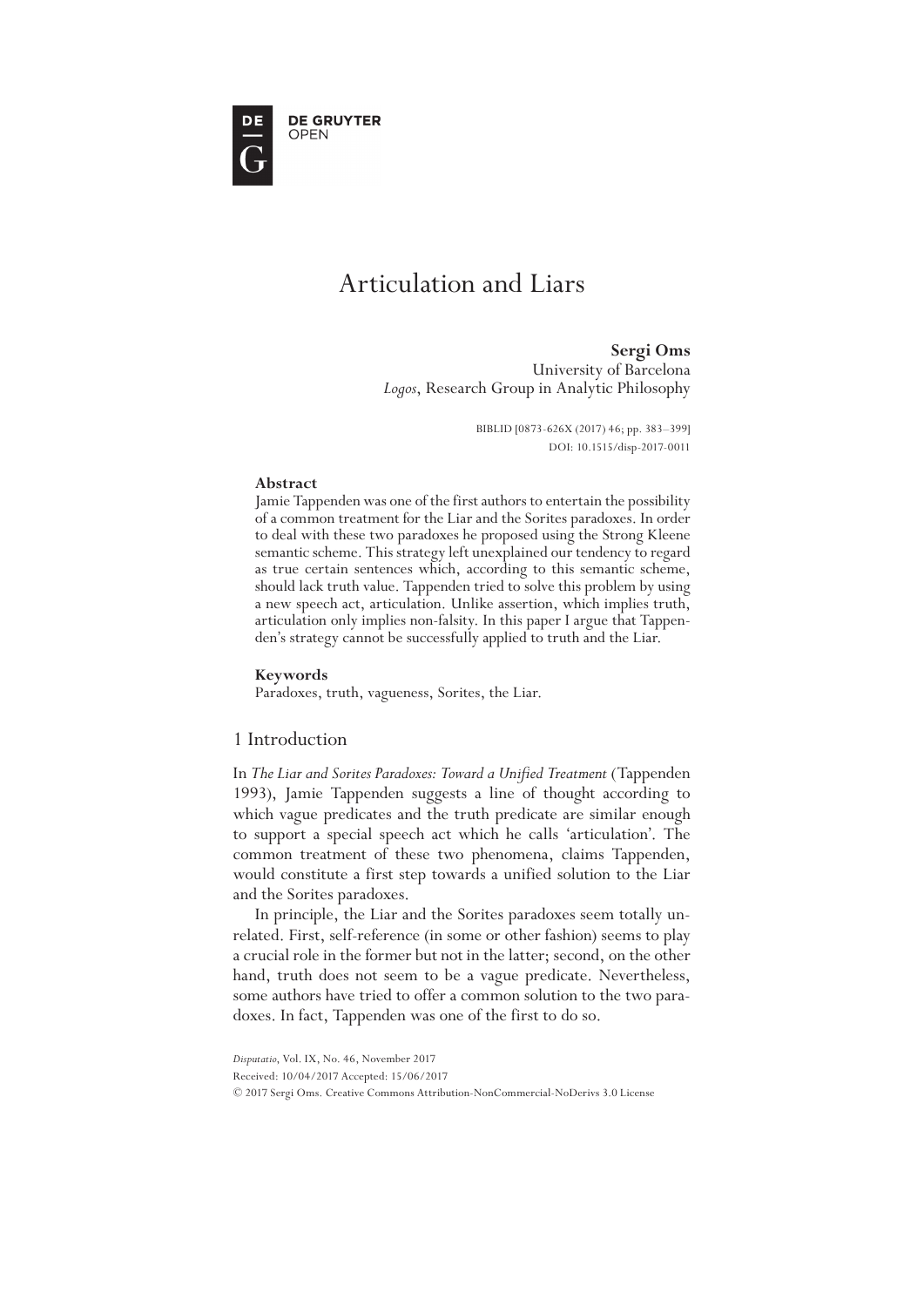Among the reasons why we should expect a common solution to these two paradoxes, we might consider a group of explanations related to methodological issues such as simplicity and uniformity. It might be argued that, in general, it is worth seeking common solutions to different paradoxes because this would be a way to deal with all of them while using a minimum of resources. Hence, in particular, it is worth seeking a common solution to the Liar and the Sorites.<sup>1</sup>

In the second place, sometimes a certain group of paradoxes are taken to be *of the same kind* and, hence, they should be treated, it is claimed, in the same way. Following this line of thought, Graham Priest has defended that paradoxes that somehow involve self-reference (the Liar among them) all have a common underlying structure that is captured by what he calls 'the inclosure schema' (see, specially, Priest 2002 and Priest 1994). More recently, Priest (2010) has proposed that the Sorites also satisfies this schema, which means that both the Liar and the Sorites have a common underlying structure and, hence, according to him, they should be treated uniformly.<sup>2</sup>

Instead of following Priest's direct strategy and describing the underlying structure of both the Liar and the Sorites, some authors have followed a more indirect path and have offered evidence in favour of the idea that the two paradoxes share some structural properties. We find this idea applied specifically to the Liar and the Sorites in the work of Jamie Tappenden, who, as we are going to see, draws attention to the fact that one can decide somewhat arbitrarily the extension of both vague predicates and the truth predicate.<sup>3</sup>

To my mind there is enough evidence to seriously entertain the possibility of a common treatment to the Liar and the Sorites. In this paper I will examine and discuss whether Tappenden's ideas stemming from vagueness can be successfully applied to the Liar case; and I will eventually defend that they cannot.

- <sup>1</sup> This idea can be found, for example, in Hyde 2013.
- <sup>2</sup> See, especially, Priest 1994: 32 and Priest 2002: 166.

<sup>3</sup> Another important structural similarity between vagueness and truth that has been stressed in the literature is the fact that in both cases some kind or other of indeterminacy is involved. This idea is defended by Tappenden himself and can also be found in many places like, for example, McGee 1991, Field 2003, Field 2008, Priest 2010 or Hyde 2013.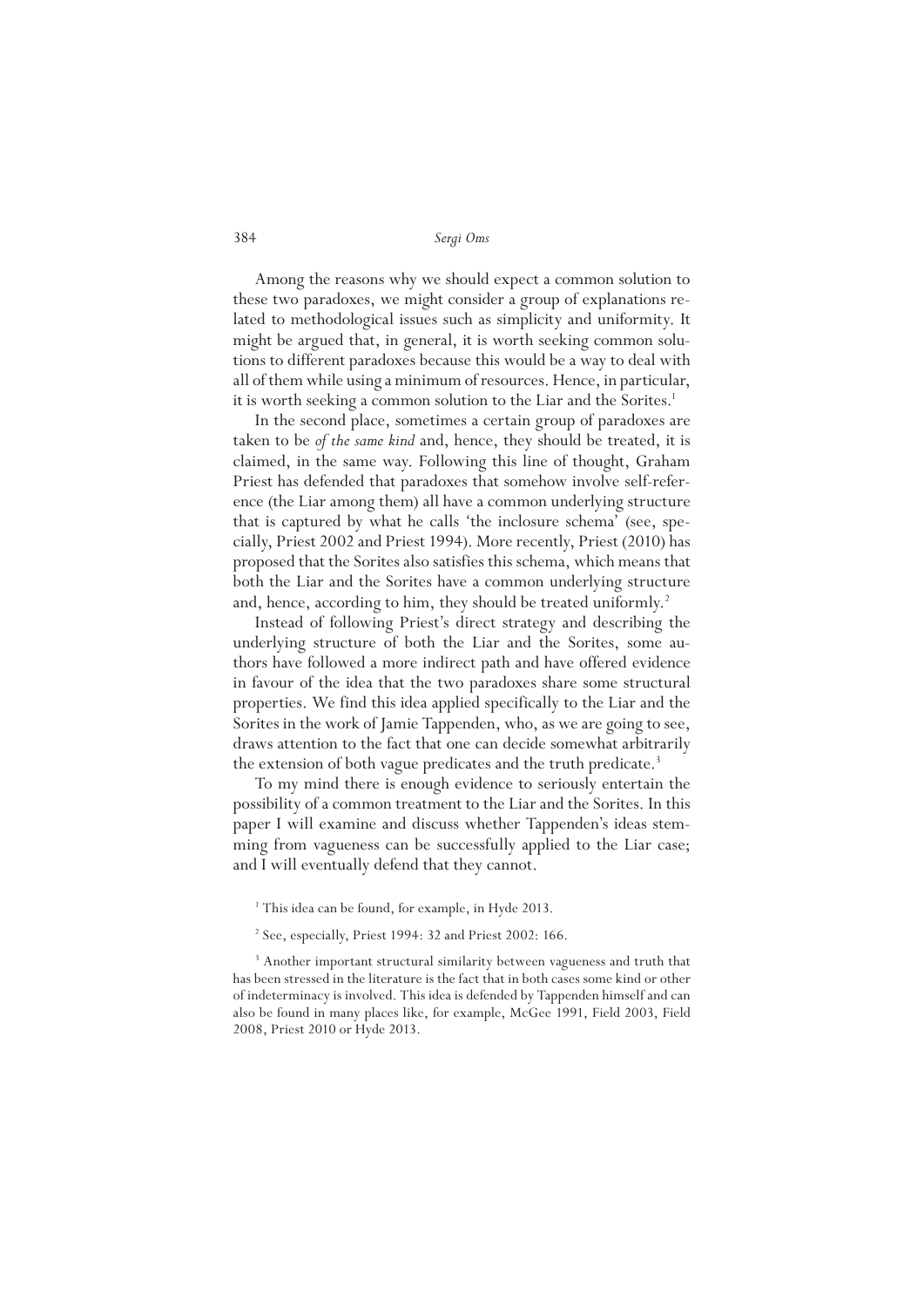The general framework Tappenden accepts for truth and the Liar is Kripke's proposal (see Kripke 1975) built with the Strong Kleene semantic scheme for the logical constants. The Strong Kleene scheme preserves what Tappenden calls 'the truth-functional intuition', according to which the truth value of a complex sentence built with a logical connective should depend on the truth value of its parts. Furthermore, Tappenden applies this scheme to vagueness and the Sorites and, using the supervaluationist framework, he gives an explanation of the existence of what he calls 'the penumbral intuition'; that is, the intuition underlying the idea that there are certain sentences which we are strongly inclined to consider as true but which, according to the truth-functional intuition, lack truth value.

The structure of the paper is as follows. In the next two sections, I will introduce Tappenden's view on vagueness and the Sorites. Next, in the fourth and fifth sections I will present and discuss Kripke's account of the Liar and its application to Tappenden's framework.

## 2 Intuitions and sharpenings

Tapppenden (1993) presents two contrasting intuitions that underlie the phenomenon of vagueness: the truth-functional and the penumbral intuitions. According to the former, we tend to see logical connectives as truth functions, in the sense that the truth value of a sentence with a given logical connective depends on the truth value of its parts. Moreover, this value should be uniform; that is, if sentences  $\varphi$  and  $\psi$  have the same form and their sentential constituents have the same truth values, then  $\varphi$  and  $\psi$  should share the same truth value. Consequently, according to the truth-functional intuition, the truth value of a sentence like 'if John is tall, then Joe is' will depend on the truth value of the sentences 'John is tall' and 'Joe is tall'. Thus, for example, the Strong Kleene scheme (SK henceforth), which preserves the truth-functional intuition, will declare the sentence 'if John is tall, then Joe is' to be gappy (neither true nor false)<sup>4</sup> when both John and Joe are borderline cases of being tall, so that both

<sup>4</sup> Since Tappenden uses the term 'indeterminate', as we shall see, in a non standard way, I will follow Oms (2010) and I will refer to sentences that are neither true nor false as 'gappy' instead of 'indeterminate'.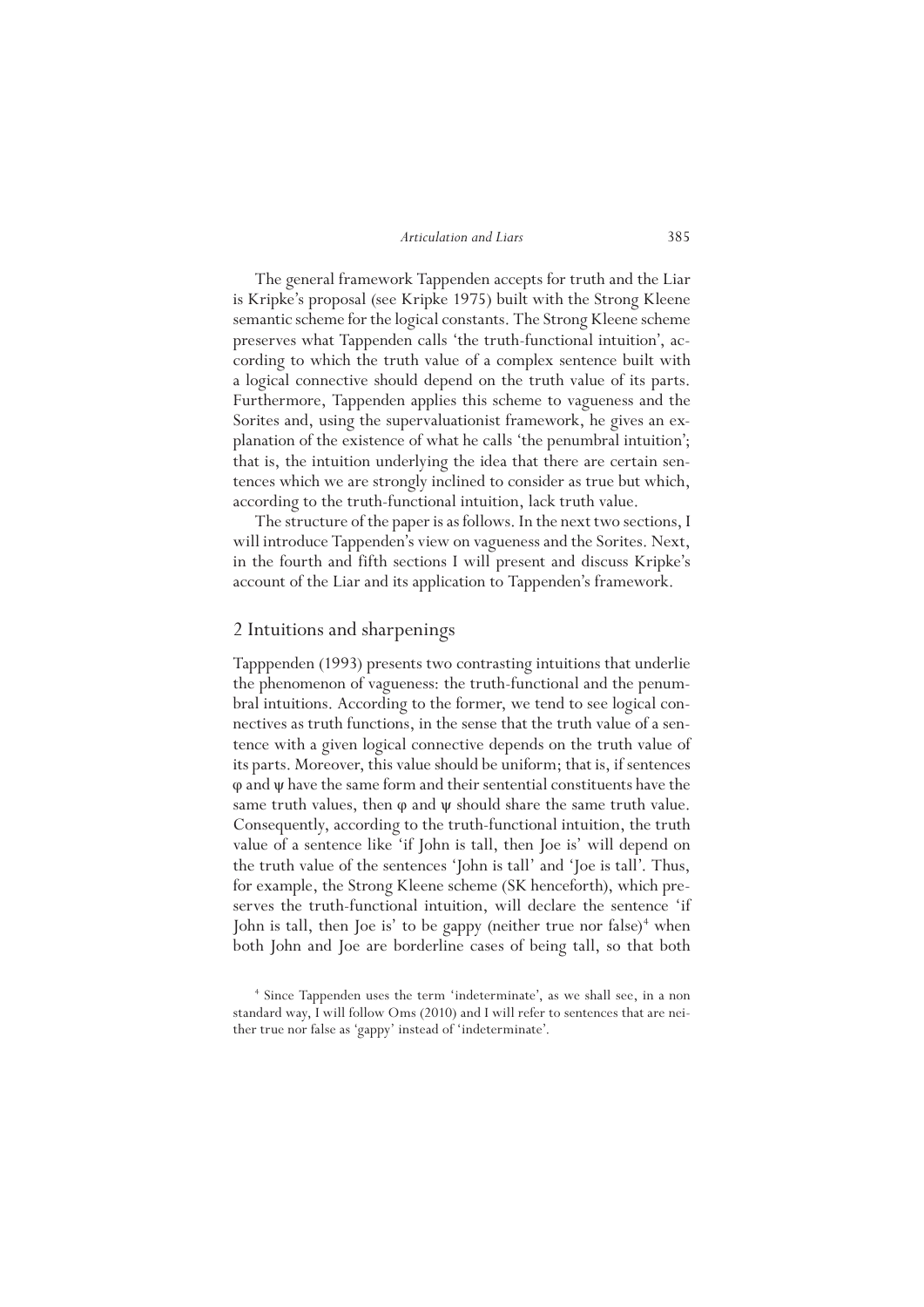'John is tall' and 'Joe is tall' are gappy.

In contrast, according to the penumbral intuition, there are sentences that seem almost analytic to us and such that we are strongly inclined to assign truth to them, even if, according to the truth-functional intuition, they might be gappy. To see this, consider again the sentence 'if John is tall, then Joe is' in a situation where, again, both John and Joe are borderline cases of being tall (and, consequently, both 'John is tall' and 'Joe is tall' are gappy) but where Joe is taller than John. In this case, we strongly tend to assign truth to 'if John is tall, then Joe is'. Tapenden (1993), following Fine (1975), calls sentences like this last one 'penumbral sentences'.

Specifically, a penumbral sentence is, according to Tappenden, a particular case of a broader type of sentences which he calls 'preanalytic sentences'. In order to characterize pre-analytic sentences, Tappenden uses the supervaluationist notion of complete admissible precisification. Vague predicates are such that their extensions can be made precise in several ways. This does not mean, though, that all increases in precision are equally admissible; sometimes, the meaning of the predicate whose extension is being made precise puts constraints on which increases in precision are acceptable. To see this, consider, following Tappenden, the predicate 'tung' whose meaning is determined by the following rules:

- (a) 'tung' applies to anything of mass greater than 200 Kg.
- (b) 'tung' does not apply to anything of mass less than 100 Kg.

Apparently, we could understand 'heavy' in a way similar to 'tung'; we could say that anything of mass greater than 200 Kg would count as being heavy and that anything of mass less than 100 Kg would count as not being heavy. Even in this case, though, there would be a crucial difference between 'tung' and 'heavy'. In the case of the former, given (a) and (b), nothing prevents us from further increasing the precision of 'tung' in such a way that, given two objects *A* and *B*, *B* heavier than *A* and both unsettled with respect to the predicate, *B* counts as non-tung while *A* counts as tung. But we cannot precisify 'heavy' (that is, make it more precise) in this way; if *B* is heavier than *A*, then the meaning of 'heavy' implies that, if *A* is heavy, so is *B*. We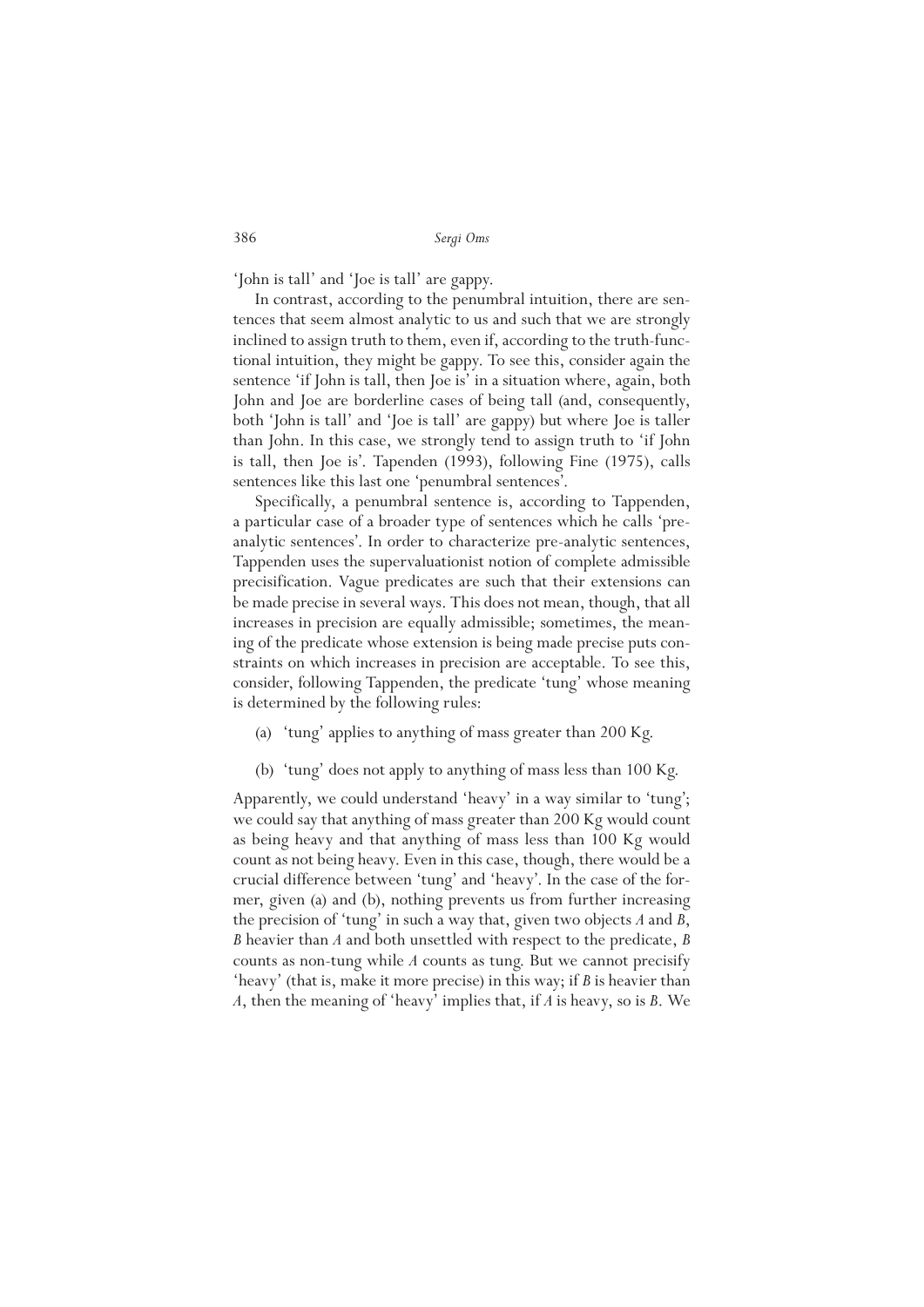can say, then, that a precisification (a way of precisifying a predicate)<sup>5</sup> is admissible if the more sharply drawn boundaries are acceptable according to the meaning of the predicate. Furthermore, a precisification is complete if it is classical, that is, if it decides all the possible cases. Supervaluationism uses complete admissible precisifications in order to establish some of the semantic properties of the sentences with vague expressions.<sup>6</sup>

These constraints on increases in precision can be understood of as assignments of truth values to certain sentences. In Tappenden's own words:

The above discussion suggests one collection of constraints on increases of precision: those which may be formulated, "Never make words  $w_1$ , ....,  $w_n$  more precise in such a way that sentence *S* become false". (Tappenden 1993: 557)

Sentences like *S* are called by Tappenden 'pre-analytic':

[A] sentence *S* is pre-analytic if anyone who understands *S* knows not to draw more precise boundaries to any of the expressions in *S* in such a way that *S* would be false in any circumstances. Intuitively, pre-analytic sentences are like analytic sentences, except that analytic sentences are always true, while pre-analytic sentences are never false. (Tappenden 1993: 557)

Sentences like the ones above, 'if John is tall, then Joe is' (in the intended situation), would be examples of pre-analytic sentences in Tappenden's sense. As he notes in the above quote, pre-analytic sentences are never false but, depending on the semantic frame, they do not need to be always true. Once we have the precisification machinery we can also characterize a new kind of sentence, the *indeterminate* sentences, which are true in some complete admissible precisification and false in some other.<sup>7</sup>

Penumbral sentences are, according to Tappenden, pre-analytic

5 Precisifications are called 'elaborations' by Tappenden. I will follow the standard nomenclature and I will use 'precisification' instead of 'elaboration'.

<sup>6</sup> The classical paper on the supervaluationist view is Fine 1975. See McGee 1991 or Keefe 2000 for some applications of the supervaluationist ideas.

<sup>7</sup> Note that, clearly, being indeterminate is not the same as being neither true nor false (gappy), for nothing prevents pre-analytic sentences from being gappy too.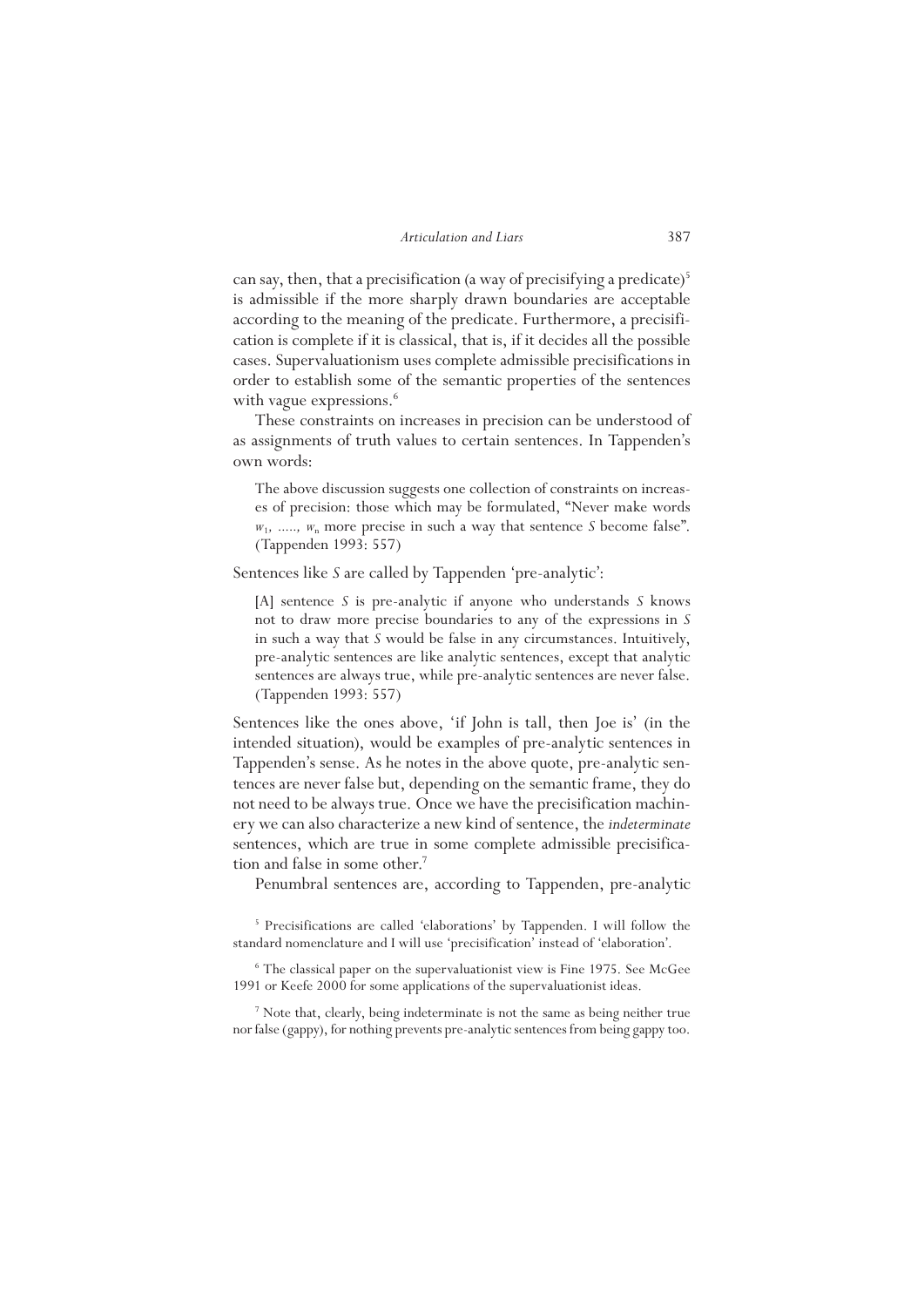sentences that, relative to some semantic assignment respecting the truth-functional intuition, are considered neither true nor false, even though we are strongly inclined to regard them as true. We will define them in more detail in the following section.

## 3 Vagueness

As I said, Tappenden (1993) defends an approach to vagueness and the Sorites that uses SK. More specifically, Tappenden uses a partial model, called the 'pre-assignment', that assigns to any predicate *P* its extension, that is, the set of objects to which the predicate clearly applies, and its anti-extension, that is, the set of objects to which the predicate clearly fails to apply. Vagueness is captured by the fact that the extension and the anti-extension of the vague predicates may not be exhaustive, so that some cases may be neither in the extension nor in the anti-extension. Tappenden then defines having semantic value 1 (for our present purposes we can consider that having semantic value 1 is just being true) in the pre-assignment using SK. A sentence, then, is true if it is true in the pre-assignment and false if it is false in the pre-assignment. The truth-functional intuition, hence, plays a central role in Tappenden's picture.

One immediate problem for this account is that it cannot distinguish between predicates like 'tung' and 'heavy'; that is, it cannot express how constraints on increases in precision are embodied in the meaning of predicates. This can easily be seen if we consider two borderline objects *A* and *B* of both 'tung' and 'heavy'. If we suppose that the extension and the anti-extension that the pre-assignment assigns to 'heavy' are the same as the ones assigned to 'tung', it is clear that 'if *A* is tung so is *B*' has the same status as the sentence 'if *A* is heavy so is *B*'; both are gappy. This makes it hard to see how we could express the intuitive difference in meaning between the predicates 'tung' and 'heavy'. The problem is that we cannot show that 'tung' and 'heavy' can be precisified in different ways and, since we are supposing that both have the same extension and the same antiextension, we cannot tell them apart.

At this point, the supervaluationist machinery comes to the rescue. Recall that indeterminate sentences are gappy sentences that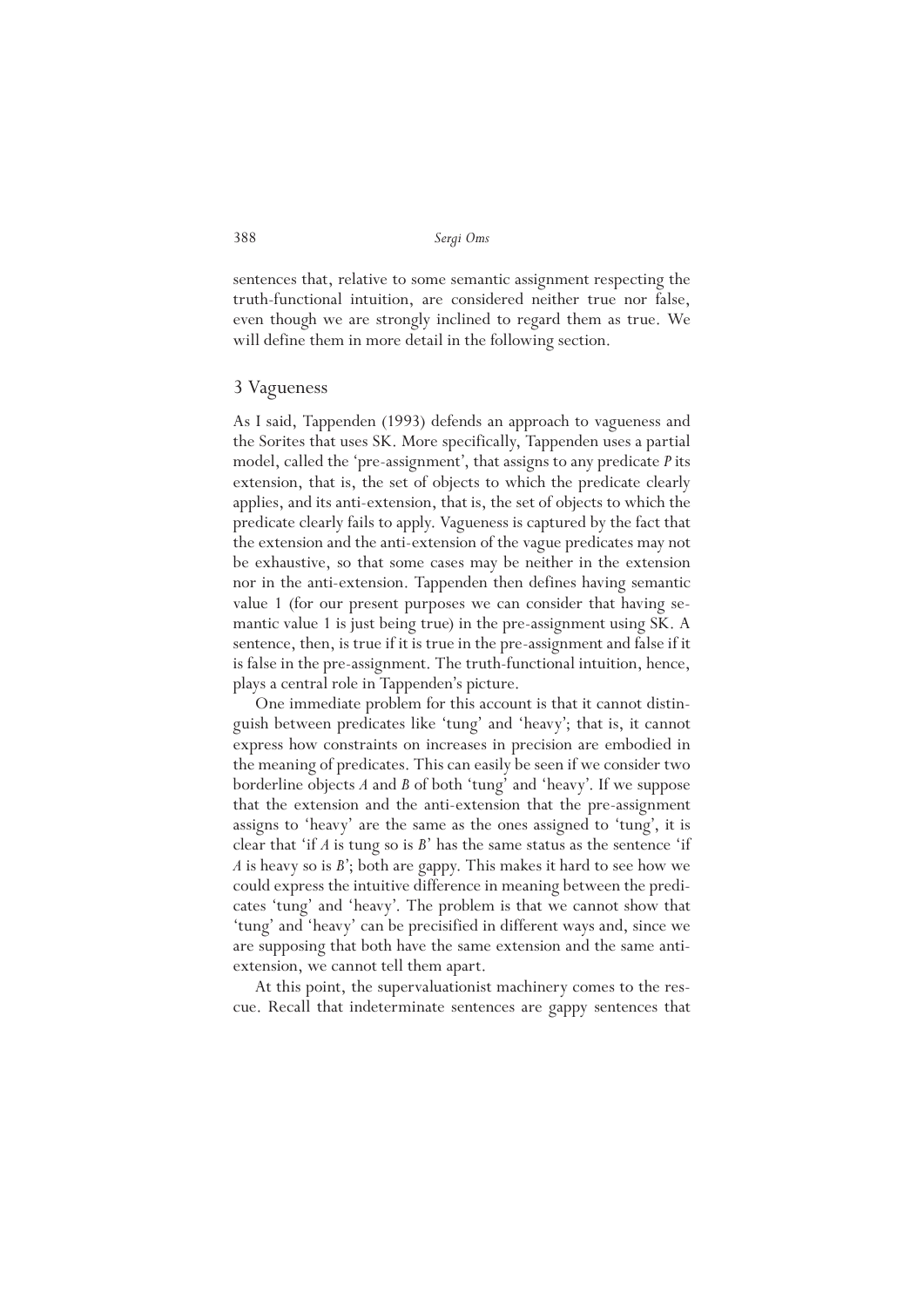are true in some complete admissible precisification<sup>8</sup> and false in some other. Penumbral sentences, in contrast, are sentences that are neither true nor false in the pre-assignment and such that they are never false in any complete admissible precisification, to wit they are gappy, but also they are never false. Consequently, penumbral sentences are not indeterminate. Then, in a situation where *A* and *B* are two borderline objects of both 'tung' and 'heavy' and, moreover, *B* is heavier than *A*, both sentences 'if *A* is tung so is *B*' and 'if *A* is heavy so is *B*' are gappy; but the first is indeterminate while the second is penumbral, so we are able to distinguish the differences in the semantic behavior between the two predicates.

To sum up, according to Tappenden, sentences can have the following semantic statuses; they can be true (that is, true in the pre-assignment), false (false in the pre-assignment) or gappy (they can lack truth value). Among gappy sentences we can distinguish between indeterminate sentences (if there is a precisification where they are true and a precisification where they are false) and penumbral sentences (they form a subset of the pre-analytic sentences and are never false in any precisification).

The supervaluationist apparatus also allows Tappenden to account for the penumbral intuition. And it is here that a new speech act, articulation, plays its role. Recall that the problem is that the sentence 'if John is tall, then Joe is' (in the intended situation) is gappy and, hence, it is not true. Still, we are strongly inclined to regard it as true; that is what the penumbral intuition is about.

As I said, Tappenden's answer appeals to a new speech act. Tappenden asks us to consider the fact that the use of natural languages is a very complex phenomenon and, consequently, it can easily degenerate into a confusion of tongues. That is why we need to maintain the stability of the conventions of a language by correcting the linguistic mistakes of other speakers. Tappenden's insight is that such corrections are typically made with the use of pre-analytic sentences. Thus, if you hear somebody who, knowing Joe is taller than John, utters 'John is tall and Joe is not', then you, in order to show her that she has not correctly grasped the meaning of the word 'tall' and to

<sup>8</sup> From now on, when the context allows it, I will simply use 'precisification' to refer to complete admissible precisifications.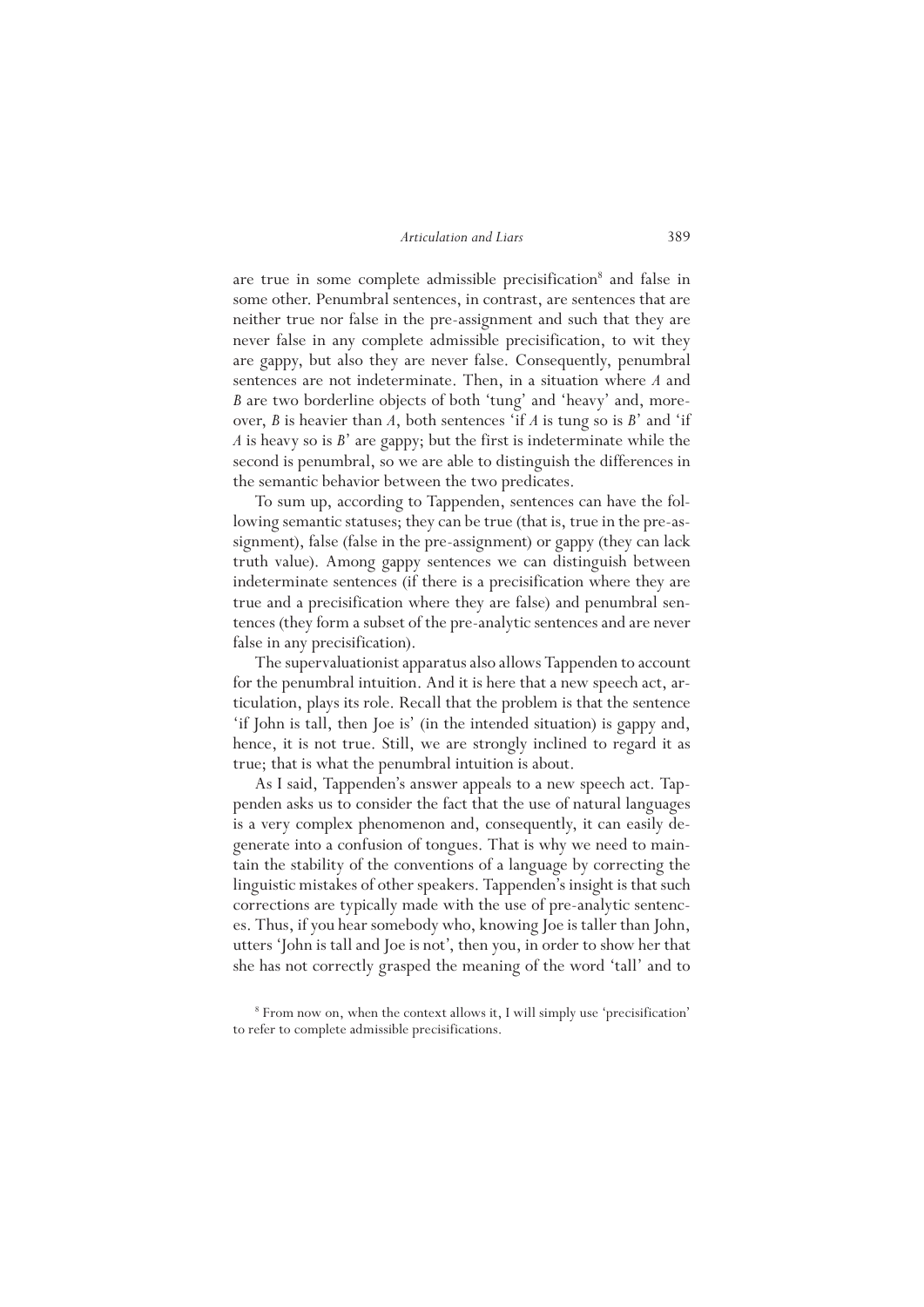correct her mistake, will utter 'if John is tall, then Joe is'. According to Tappenden, the general pattern of this activity is the following one:

[W]e utter a declarative sentence *S* in order to induce the withdrawal of a mistaken utterance of ¬*S*, or the withdrawal of other utterances that can only be true if ¬*S* is true, or to ward off anticipated mistaken utterances of ¬*S*, by indicating that ¬*S* is never correctly assertable. (Tappenden 1993: 570)

The idea behind articulation is the following. Consider these two claims:

- (i) A condition of correctness for a literal assertion of a sentence φ is that φ must be true.
- (ii) If  $\neg \varphi$  is true, then  $\varphi$  is false and, consequently, if  $\varphi$  is not false, then  $\neg \varphi$  is not true.

From (i) and (ii) it follows that it is sufficient to show that  $\varphi$  is not false in order to show the incorrectness of the assertion of  $\neg \varphi$ . This means that a sentence used to correct a linguistic mistake must be non-false in order to imply that its negation is not true and, consequently, not assertable. When a sentence  $\varphi$  is used in this way to correct a mistaken utterance of  $\neg \varphi$ , Tappenden says that  $\varphi$  has been articulated, not asserted. The main difference is that, while assertion implies truth, articulation only implies non-falsity. Then, according to Tappenden, penumbral sentences are typically articulated and, therefore, do not need to be true, but only non-false—which they are, as they are not false in any precisification. If we sometimes mistakenly judge that they can assert something and, hence, that they need to be true, this is because we are confused about assertion and articulation. This confusion is due to the fact that the behavior by which its goals are attained (that is, in the case of assertion, to say something about the world, and, in the case of articulation, to correct a linguistic mistake) is the same; but it is the same by a happy coincidence.

In this paper I will not look any further into Tappenden's approach to vagueness. What I intend to do, in the next sections, is to see whether he can successfully apply the strategy we have just seen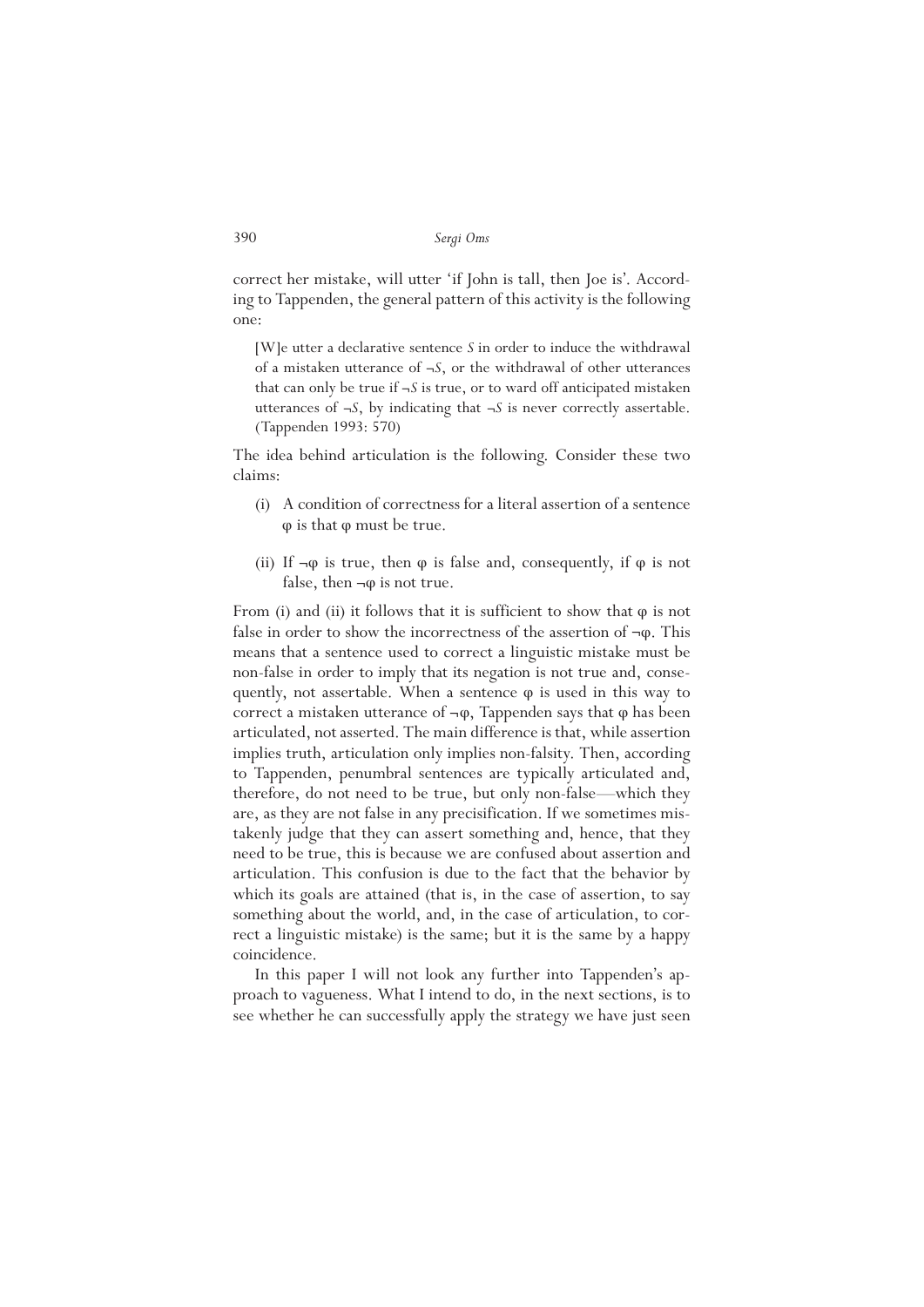for vagueness to the case of truth and the Liar paradox.<sup>9</sup>

## 4 Truth and fixed points

As I said, Tappenden endorses Kripke's approach (with SK) to the problem posed by the Liar paradox. In his seminal paper *Outline of a Theory of Truth* (Kripke 1975), Saul Kripke presented one of the most influential approaches to the Liar paradox. The goal Kripke wants to achieve is a language with its own truth predicate; that is, he wants a language with a certain monadic predicate, *Tr*, that can be applied to sentences containing *Tr* itself and such that can be said to appropriately capture the notion of truth. As a sufficient condition to capture the notion of truth, we can take the satisfaction of the *Intersubstitutivity Principle* (IP):

(IP)If two sentences  $\varphi$  and  $\psi$  are alike except that one has a sentence *χ* where the other has  $Tr<sup>Γ</sup>*χ*<sup>7</sup>$ , then φ and  $ψ$  have the same semantic value.<sup>10</sup>

The problem is that the sentence  $\lambda$  (let us call it 'the Liar sentence') identical to the negation of its own truth ascription (so that λ↔ ¬*Tr*Γλ<sup>→</sup> holds) shows that this goal cannot be achieved in classical logic. This is the main lesson of the Liar paradox. To see this, note that, by IP and the construction of λ, we can easily obtain *Tr*Γλ<sup>→</sup>→ $\neg$ *Tr*Γλ<sup>→</sup>, which, in classical logic, is equivalent to a plain contradiction: *Tr*⌜λ⌝∧¬*Tr*⌜λ⌝.

In a well-known passage, Kripke describes the intuition underlying his proposal:

We wish to capture an intuition of somewhat the following kind. Suppose we are explaining the word 'true' to someone who does not yet understand it. We may say that we are entitled to assert (or deny) of any sentence that it is true precisely under the circumstances when we can

<sup>9</sup> For some criticisms of Tappenden's view on vagueness and the Sorites, see Graff Fara 2000, Keefe 2000 and Oms 2010.

<sup>&</sup>lt;sup>10</sup> Here, the brackets ('r' and '<sup>-</sup>') indicate some device of canonical name formation for sentences; thus, ' $\lceil \varphi \rceil$ ' is just a name for the sentence  $\varphi$  and 'Tr $\lceil \varphi \rceil$ ' ascribes truth to the sentence φ. Kripke did not use this principle, I am following Hartry Field's formulation of Kripke's theory (see, for instance, Field 2008). IP is claimed to hold, of course, only in non-opaque contexts.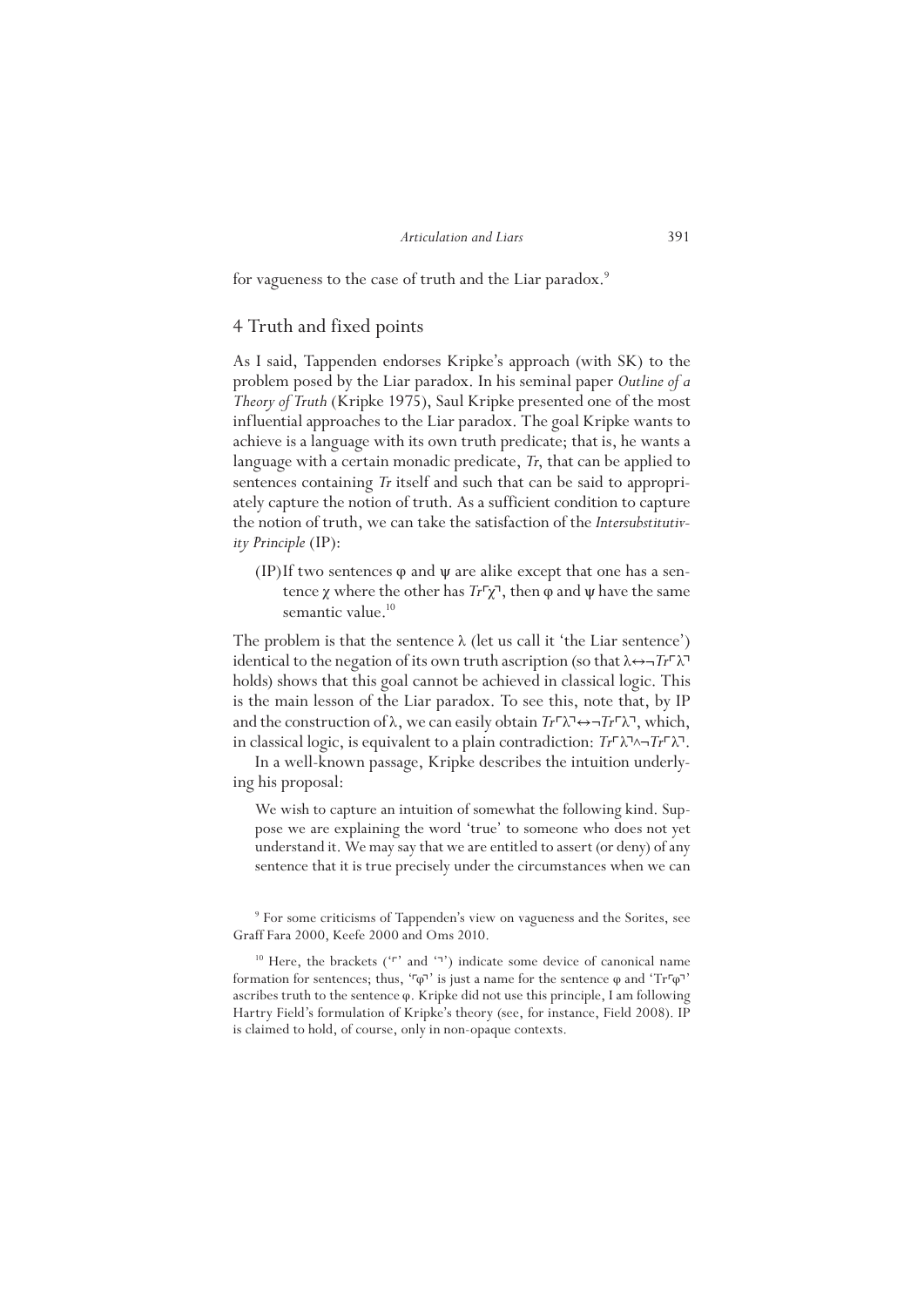assert (or deny) the sentence itself. Our interlocutor then can understand what it means, say, to attribute truth to (6) ('snow is white') but he will still be puzzled about attributions of truth to sentences containing the word 'true' itself. [...] (Kripke 1975: 701)

The idea is that, once the subject who is learning the meaning of 'true' can assert ''snow is white' is true', she will be entitled to assert "'snow is white' is true' is true', and so on. This process can be repeated so that

the subject will eventually be able to attribute truth to more and more statements involving the notion of truth itself. There is no reason to suppose that *all* statements involving 'true' will become decided in this way, but most will. Indeed, our suggestion is that "grounded" sentences can be characterized as those which eventually get a truth value in this process. (Kripke 1975: 701)

The idea behind Kripke's proposal, hence, is that the semantic status of an ascription of truth to a sentence φ, *Tr*⌜φ⌝, will be established once the semantic status of φ itself is established. The process described in the quote will eventually evaluate many sentences containing 'true', but some others, like the Liar, will remain undecided.

In order to make this idea precise Kripke proposes considering an interpreted first-order language  $\mathcal{L}$ , the base language, as an idealization of the natural language without the truth predicate. Next, Kripke shows how that base language can be expanded with a truth predicate, *Tr*, in a way that we achieve a fixed-point, that is, an extension of *Tr* that contains the very true sentences we obtain by having it as extension of  $\overline{T}$ . In more detail, let us have a classical model  $\mathcal N$  for the base language (without *Tr*), and use  $|\varphi|_{\mathcal{N},E}$  to refer to the semantic value, using SK, of the sentence  $φ$  in  $\mathcal N$  when the extension of *Tr* is *E*. Then, by the use of a transfinite construction, Kripke shows how to construct a set of sentences, *K*, which is a fixed point of the construction; that is, for any sentence  $\varphi$  of the expanded language with *Tr*, the semantic value of φ is always identical to the semantic value of its truth ascription:  $|Tr\varphi \varphi|_{\mathcal{N},K} = |\varphi|_{\mathcal{N},K}$ . Kripke calls the sentences in *K* and the ones whose negation is in *K* 'grounded', and the remaining sentences 'ungrounded'. This means that the Liar is ungrounded.

*K* is not the only fixed point that can be constructed over a given base model. As a matter of fact, *K* is the *minimal fixed point*; there are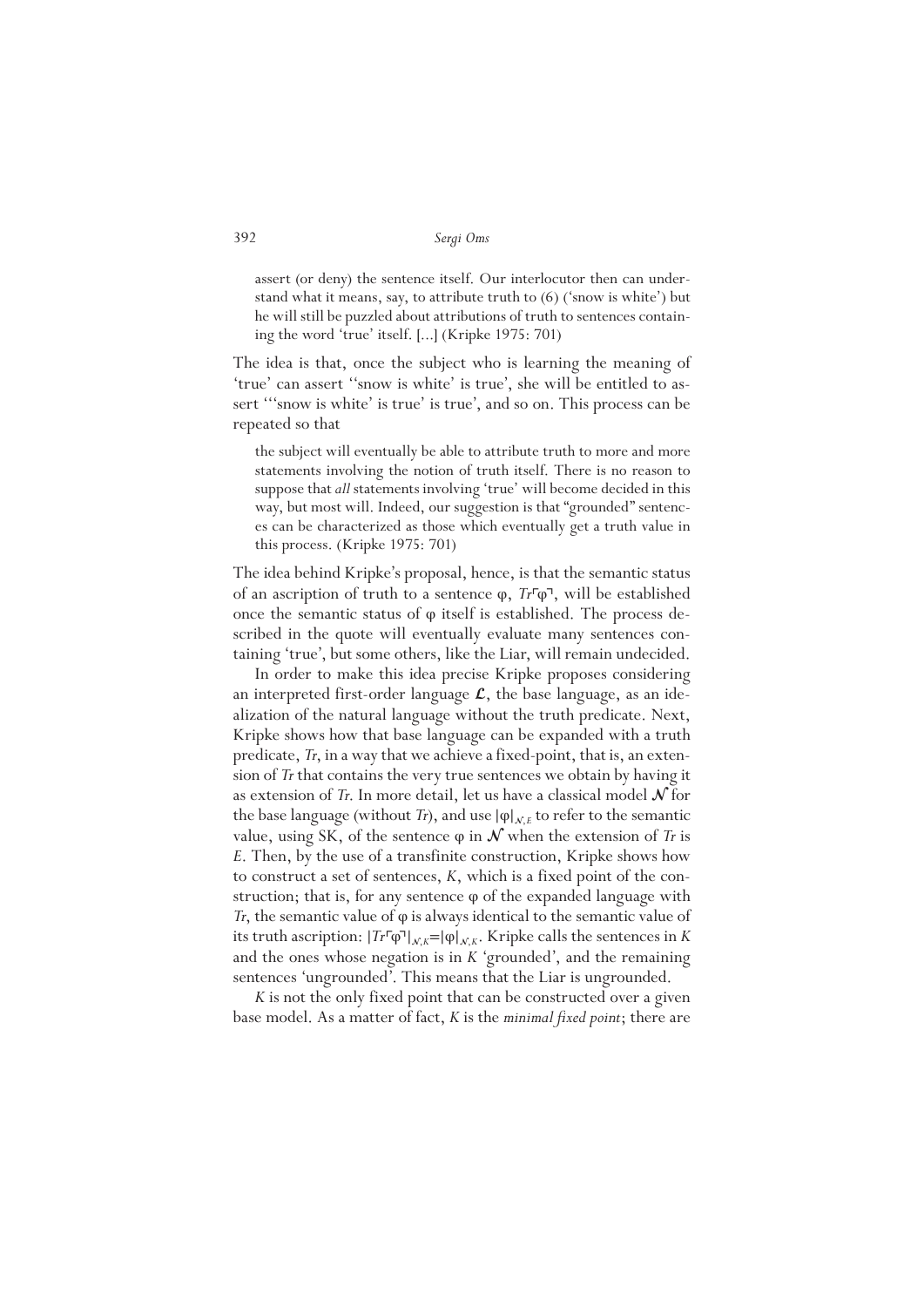many different fixed points that can be achieved and *K* is the smallest one, in the sense that it is included in all the others. One way to see this is to consider, for example, the *Truth-teller*, a sentence  $\tau$  that is identical to its own truth ascription:

 $(τ)$   $Tr<sup>Γ</sup>τ<sup>7</sup>$ 

Notice that we can freely ascribe any truth value we want to  $\tau$ ; that is, if  $\tau$  is true, then, since that is precisely what  $\tau$  says, it is indeed true. But if it is false, then the negation of  $\tau$  holds and, consequently, it is, indeed, false. This means that we can have at least three fixed points:  $K$ , in which  $\tau$  is ungrounded, and two more, one that assigns truth to  $\tau$  and another one that assigns truth to  $-\tau$ .<sup>11</sup> Although Kripke does not commit himself to any particular fixed point, the minimal fixed point *K* is usually considered the most natural candidate as the extension of the truth predicate.<sup>12</sup>

One of the main problems of Kripke's approach with SK is that the resulting theory is too weak, as SK fails to validate some elementary laws such as  $\varphi \rightarrow \varphi$ . Actually, it is well-known that SK has no tautologies at all.

One of the main consequences of this fact is that, although Kripke's construction with SK satisfies IP, it cannot satisfy the T-schema:13

(T-schema) φ↔*Tr*⌜φ⌝

By the SK interpretation of the conditional, it is clear that when φ is the Liar sentence, none of the directions of the biconditional in the T-schema is true.

# 5 The Liar

Let us begin this section by presenting the problem we just saw about the weakness of SK in a different way. Recall that the Liar reasoning allows us to conclude that the Liar is true if, and only if, it is not

<sup>11</sup> For details on the fixed points above the minimal one, see, for example, Visser 1989 or Gupta and Belnap 1993.

<sup>12</sup> See, for instance, Soames 1999 or Kremer 1988.

<sup>13</sup> Tarski defended that any materially adequate theory of truth should imply all the instances of the T-schema (see, for instance, Tarski 1983).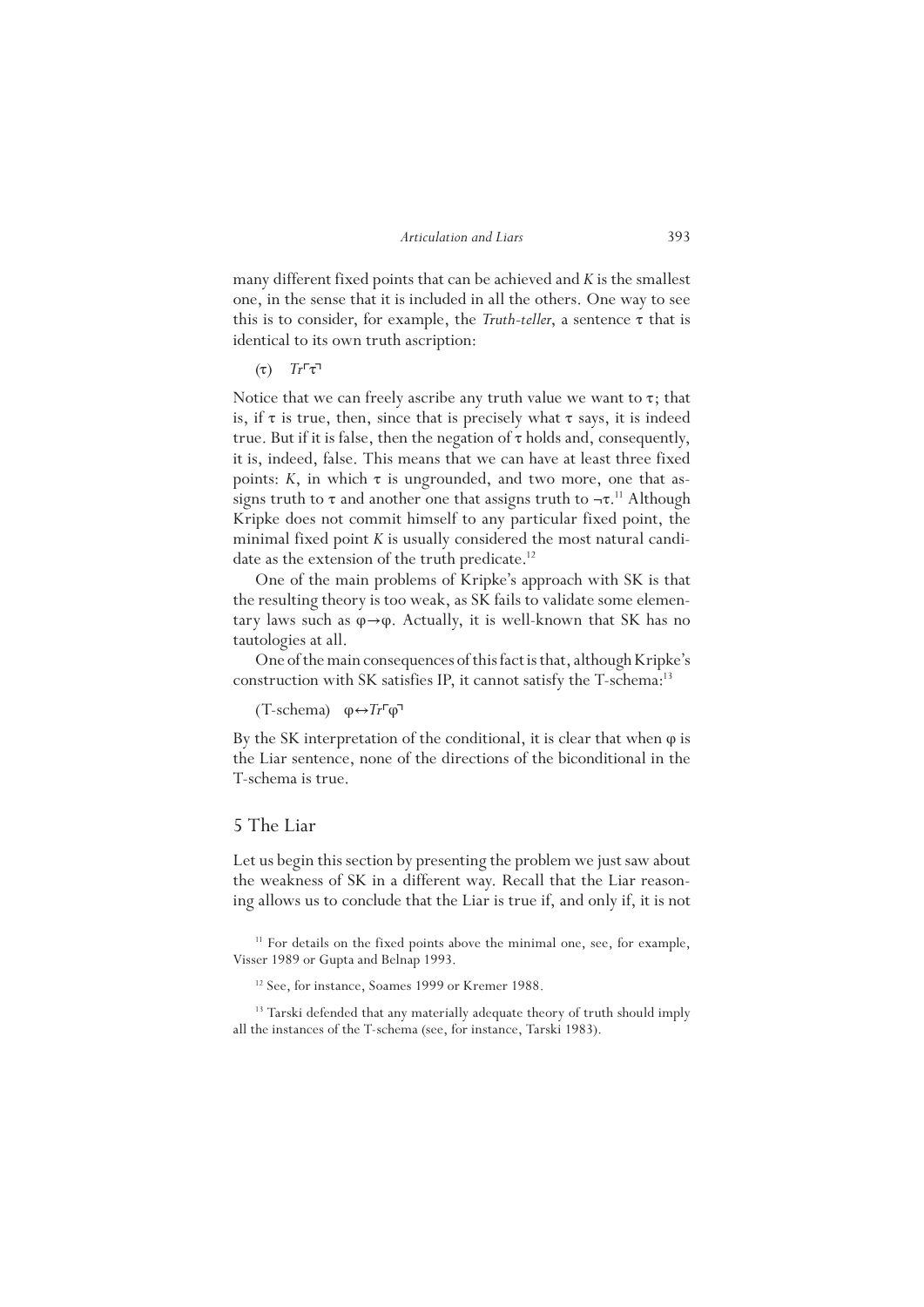true. Now imagine yourself explaining this paradox to someone who does not seem to understand it. As Tappenden observes, in a situation like that,

[y]ou might well say: "Here is what is funny about [the Liar]. If [it] is true, then it is not true, and if [it] is not true then it is true". (Tappenden 1993: 552)

And I would add: 'But that is impossible, for no sentence can be both true and not true'. Although the sentence in the quote, *Tr*⌜λ⌝↔¬*Tr*⌜λ⌝ (its formal counterpart), might seem contradictory, it is the appropriate thing to say in this situation; we seem to be asserting it appropriately. And the same happens with the second sentence, ¬(*Tr*Γλ¬λ¬*Tr*Γλ<sup>¬</sup>), which is gappy in Kripke's construction, which implies that it should not be assertable. This is just a consequence of the weakness of SK. This situation is taken by Tappenden to be a point in favor of applying the strategy he has used in the case of vagueness and the Sorites to the case of truth and the Liar (Tappenden 1993:574–77).

Specifically, Tappenden's strategy consists in defending that 'some of the considerations that pertained to vague predicates may be carried over' (Tappenden 1993: 575) to the truth predicate, so that articulation can be used in order to explain why certain sentences that have no truth value according to Kripke's approach seem true to us; that is, Tappenden wants to explain the penumbral intuition applied to the truth predicate. Some of the sentences Tappenden thinks fall under the penumbral intuition are, among others, the sentence  $\neg (Tr\lambda \lambda \neg Tr\lambda \neg \neg$  of the previous example, instances of the Law of Excluded Middle applied to ungrounded sentences and, of course, the instances of the T-schema of ungrounded sentences. All these sentences are pre-analytic; that is, they are never false, in a sense to be specified shortly. Besides, since they are gappy in SK, they are penumbral sentences.

Let us, first, look at the features of the truth predicate that make Tappenden claim that we can carry over to truth the results we obtained about vagueness. The main such feature Tappenden puts forward is the arbitrariness that can be found when we try to determine the extension of the truth predicate. Specifically, Tappenden mentions the Truth-teller, the sentence  $\tau$  (introduced in the previous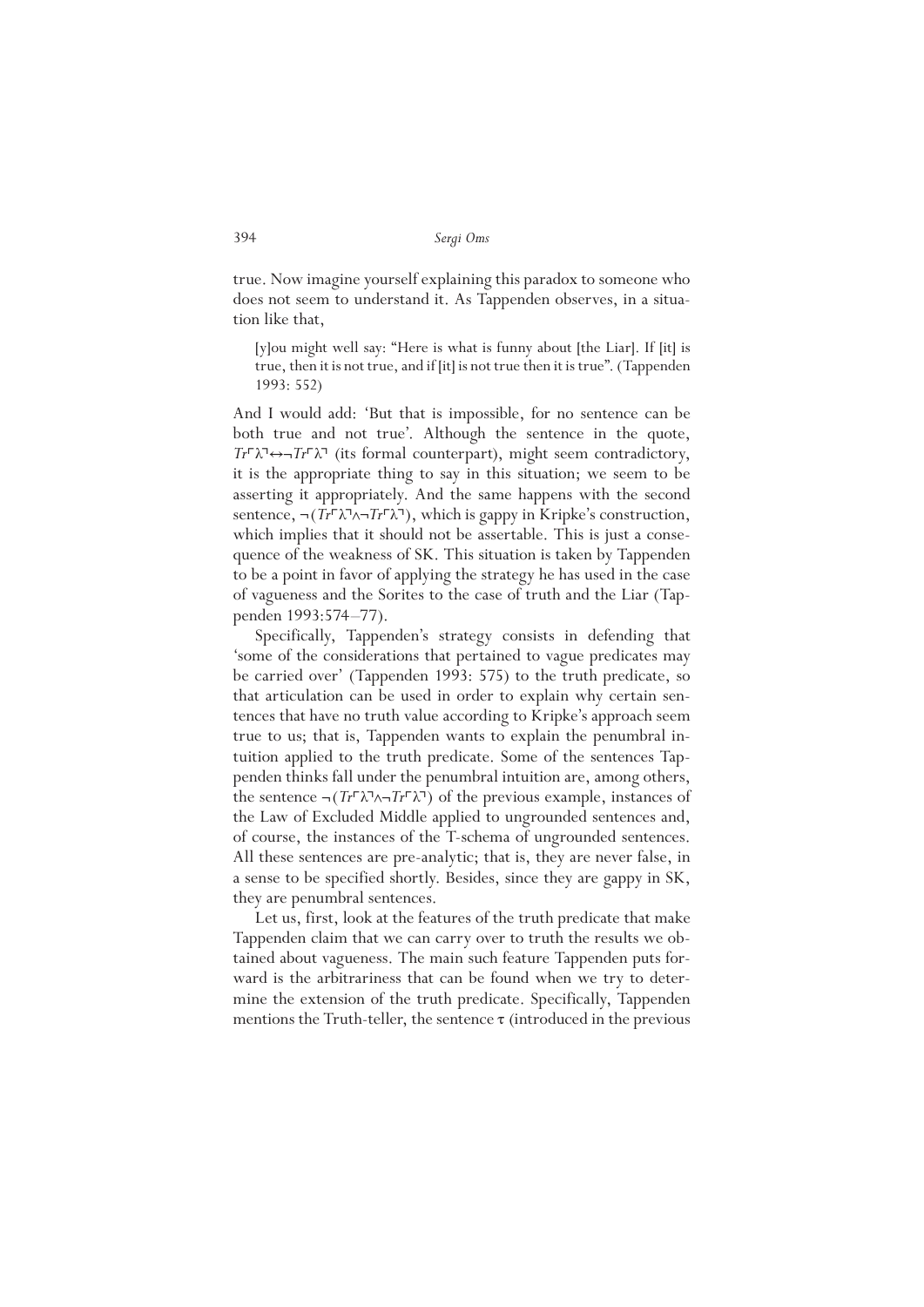section) which is identical to its own truth ascription. As we saw, and so Tappenden claims, we can consistently assign  $\tau$  to the extension of *Tr* and we can also consistently assign  $-\tau$  to this extension. This suggests, according to him, that there will exist constraints on how these different stipulations of the extension of the truth predicate might be. Among these constraints there will be sentences like 'for any sentence *x*, *Tr*⌜*x*⌝∨¬*Tr*⌜*x*⌝' or, indeed, any sentence of the form  $Tr\overline{\varphi}\rightarrow\varphi$ . These sentences are evaluated as gappy in Kripke's framework and, hence, they are not assertable. Why, then, in situations like the one described above, do we seem to assert them? Why do they seem true to us? How can we explain the penumbral intuition applied to truth? Here is where Tappenden uses the notion of articulation:

As with vague predicates, we may explain away the penumbral intuition by noting the way the patterns of use of the relevant sentences lead us to take them unreflectively to be true. The Tarski biconditional with liar instances [...] might well be uttered in the course of an attempt to demonstrate why it is unacceptable to assert [the Liar] and unacceptable to assert the negation of [the Liar]. The imagined utterance of Tarski biconditional is successful if the hearer recognizes that certain other sentences cannot be correctly asserted; so the account of articulation [...] extends naturally to this expanded setting. (Tappenden 1993: 576)

Recall now how articulation worked: essentially, we uttered a sentence  $\varphi$  in order to show that it was unacceptable to assert  $\neg \varphi$ . But since in order to show that  $\neg \varphi$  cannot be asserted it is enough to show that it is not true, and since  $\varphi$  being not false implies that  $\neg \varphi$ is not true, we concluded that showing that  $\varphi$  is not false is enough to show that ¬φ cannot be asserted. Now, in the case of vagueness, pre-analytic sentences were typically articulated, according to Tappenden, because they were never false in any precisification. Can we adapt this idea to truth? I do not think so.

As I said in the presentation of Kripke's approach, *K* is just the minimal fixed point; there are many other fixed points that extend *K* and that, as fixed points, validate IP (so that they can be claimed to be possible extensions for *Tr*). Kripke (1975) also showed that every fixed point can be extended to a maximal fixed point, where a maximal fixed point, in Kripke's words, is 'a fixed point that has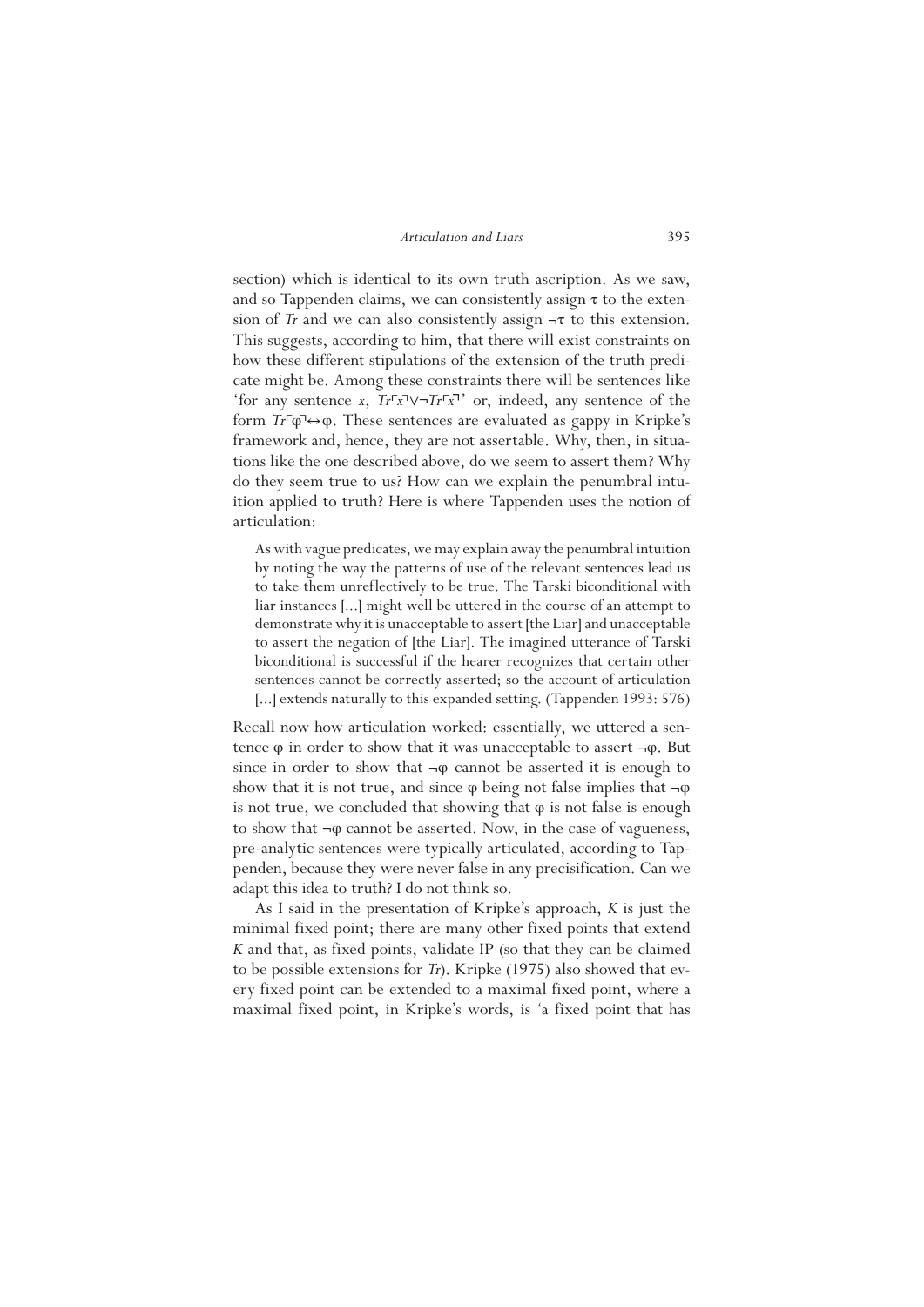no proper extension that is also a fixed point. Maximal fixed points assign "as many truth values as possible"; one could not assign more consistently with the intuitive concept of truth' (Kripke 1975: 708).

Now, if Tappenden's use of articulation applied to the Liar is to make sense, the instances of the T-schema will be pre-analytic sentences; that is, sentences that cannot be evaluated as false in any way in which the truth predicate is made precise. What this means is that the most natural candidates for being the admissible ways to make the truth predicate precise are the fixed points, because they never make any instance of the T-schema false. Recall, though, that, apart from being admissible, the precisifications of the vague predicates had to be complete; all cases had to be decided. In the case of truth, this is not possible, if the instances of the T-schema are regarded as pre-analytic. To see why, suppose *X* is a complete way of making the truth predicate precise and  $\mathcal N$  is a model for the base language  $\mathcal L$ as introduced in the previous section. Now, if *X* is complete, either  $|\lambda|_{N}$ <sup> $X=1$ </sup> or  $|\lambda|_{N}$ <sup> $Y=0$ </sup>. Suppose  $|\lambda|_{N}$ <sup> $Y=1$ </sup> (the other case is analogous). Then, by definition of  $\lambda$ ,  $|\neg Tr \ulcorner \lambda \urcorner|_{\mathcal{N}^X} = 1$  and, hence,  $|Tr \ulcorner \lambda \urcorner|_{\mathcal{N}^X} = 0$ . Consequently,  $|Tr\Gamma\lambda\rightarrow\lambda|_{x,x}=0$ . So, if the truth predicate is made completely precise some instances of the T-schema will be false and, hence, the T-schema will not count as pre-analytic. That means that the ways of making the truth predicate precise cannot be complete, which, in turn, means that classical logic cannot be used in them, in sharp contrast to vagueness. It is to be expected, then, that in order to evaluate the semantic value of the sentences in the fixed points, we will have to use SK.

Hence, the picture we are unraveling is the following one. The semantic value of the sentences involving truth is determined by *K*, the minimal fixed point. Then, some sentences that have no truth value are such that we are strongly inclined to believe them true. This inclination, though, is an illusion prompted by the fact that, although they do not have truth value, they cannot be false, which is what is needed to correct linguistic mistakes. Now, since given that they are never false and, hence, they are used to correct linguistic mistakes and given that correcting linguistic mistakes with such sentences (articulating them) is so similar to asserting them, we mistakenly conclude that they are asserted, which in turn implies that they are true. In order to make sense of the idea of a sentence with vague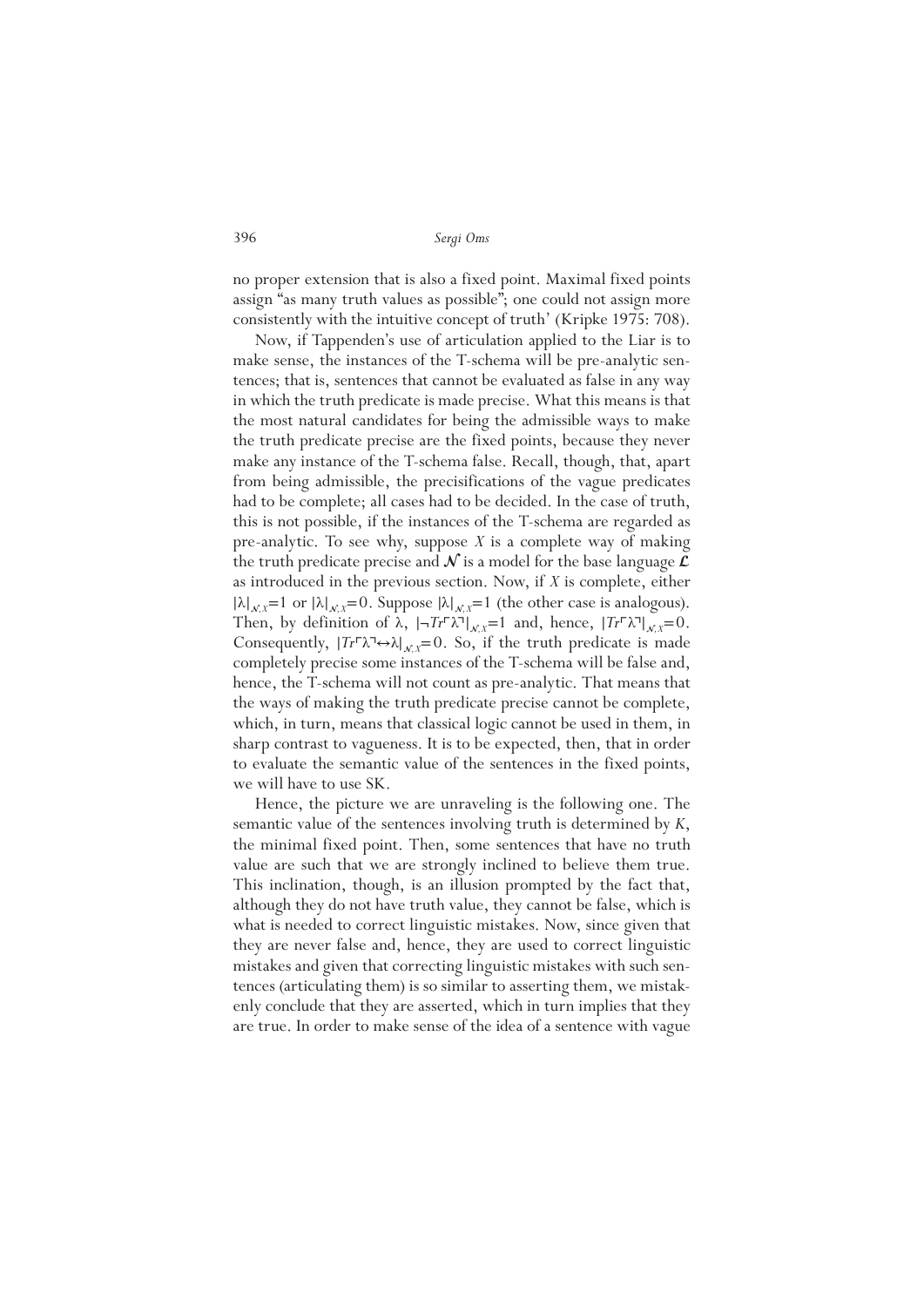predicates that cannot be false, Tappenden used the supervaluationist machinery. Then, the suggestion is to make a similar move for the truth predicate; pre-analytic sentences involving truth will be sentences that are not false in any way of making the truth predicate precise that does not conflict with its meaning, that is, sentences that are not false in any fixed point. The fixed points, though, are not complete precisifications of the truth predicate; they cannot be if we want the instances of the T-schema to be pre-analytic.

But the fact that the ways of making the truth predicate more precise are not complete is fatal for, although it is true that sentences like (i) 'for any sentence *x*,  $Tr\Gamma x \rightarrow Tr\Gamma x$ <sup> $\rightarrow$ </sup> are never false in any fixed point, the same happens, for example, to (ii) 'for some sentence *x*, *Tr*⌜*x*⌝∧¬*Tr*⌜*x*⌝'. To see this, notice that, since the fixed points are not complete, there will always be at least one ungrounded sentence, say, φ. Then, by the SK's rules, *Tr*Γφ<u>λ</u>¬*Tr*<sup>Γ</sup>φ<sup>¬</sup> will be gappy, which, in turn, implies the gappiness of (ii). Consequently, (ii) will be gappy in all the fixed points and, hence, it will never be false.

This means that if we characterize pre-analytic sentences as sentences that are never false in any way of making 'true' precise, (ii) will be pre-analytic. But pre-analytic sentences were supposed to capture some important features of the meaning of the predicates involving them, which in the case of (ii) is clearly not the case. Moreover, (ii) could be, in consequence, successfully articulated, which is absurd. This means that Tappenden must provide us with a new characterization of pre-analytic sentences; but it is not at all clear how it might proceed.<sup>14,15</sup>

<sup>14</sup> The truth predicate becomes, then, something on the lines of what Tappenden calls 'an essentially vague predicate'. The idea is that there are predicates (like 'roughly heavy', 'roughly within walking distance of Barcelona' or 'roughly a handful of sand') that are essentially vague, in the sense that they do not accept complete precisifications in virtue of their meaning. Other authors like, for example, Eklund (2001) propose similar predicates. For both Tappenden and Eklund, such predicates present a serious problem to Supervaluationism because they challenge the rationale for singling out a particular set of precisifications as acceptable. As Oms (2010) notes, though, essentially vague predicates also jeopardize Tappenden's position, for, given the way he uses the supervaluationist machinery, such predicates seem to make it impossible for him to distinguish between the predicates 'roughly tung' and 'roughly heavy'.

<sup>15</sup> I would like to thank José Martínez Fernández, Elia Zardini and an anonymous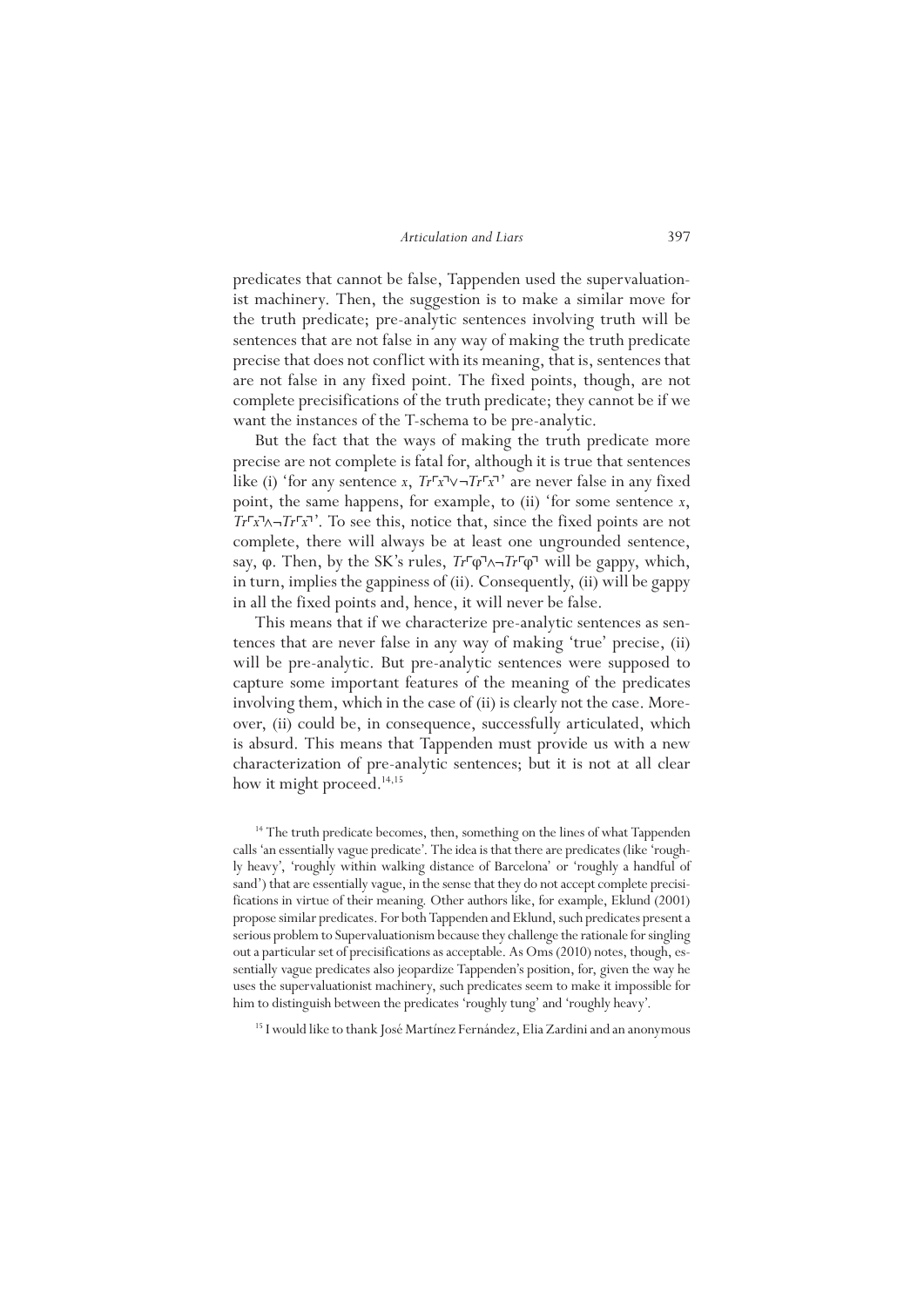Sergi Oms Dept. of Philosophy University of Barcelona 08001 Barcelona, Spain sergi.oms@ub.edu

# *References*

- Eklund, Matti. 2001. Supervaluationism, vagueifiers, and semantic overdetermination. *Dialectica* 55: 363–378.
- Field, Hartry. 2003. The semantic paradoxes and the paradoxes of vagueness. In *Liars and Heaps, New Essays on Paradox*. Edited by J.C. Beall. Oxford: Oxford University Press.
- Field, Hartry. 2008. *Saving Truth from Paradox*. Oxford: Oxford University Press.
- Fine, Kit. 1975. Vagueness, truth and logic. *Synthese* 30: 265–300.
- Graff Fara, Delia. 2000. Shifting sands. *Philosophical Topics* 28: 45–81. Gupta, Anil and Nuel Belnap. 1993. *The Revision Theory of Truth*. Cambridge,

Mass.: MIT Press.

Hyde, Dominic. 2013. Are the sorites and liar paradox of a kind? In *Paraconsistency: Logic and Applications*. Edited by Francesco Berto et al. *Logic, Epistemology and the Unity of Science* 26: 349–366.

Keefe, Rosanna. 2000. *Theories of Vagueness*. Cambridge: Cambridge University Press.

- Kremer, Michael. 1988. Kripke and the logic of truth. *Journal of Philosophical Logic* 17: 225–278.
- Kripke, Saul A. 1975. Outline of a theory of truth. *Journal of Philosophy* 72: 690–716.
- McGee, Vann 1991. *Truth, Vagueness, and Paradox*. Indianapolis: Hackett Publishing Company.
- Oms, Sergi. 2010. Truth-functional and penumbral intuitions. *Theoria* 25: 137–147.
- Priest, Graham. 1994. The structure of the paradoxes of self-reference. *Mind* 103: 25–34.
- Priest, Graham. 2002. *Beyond the Limits of Thought*. Oxford: Oxford University Press.
- Priest, Graham. 2010. Inclosures, vagueness, and self-reference. *Notre Dame Journal of Formal Logic* 51: 69–84.

Soames, Scott. 1999. *Understanding Truth*. Oxford: Oxford University Press. Tappenden, Jamie. 1993. The liar and sorites paradoxes: toward a unified

referee for all their very stimulating comments. During the writing of the paper, I have benefitted from the project FFI2015-70707P of the Spanish Ministry of Economy, Industry and Competitiveness on *Localism and Globalism in Logic and Semantics*.